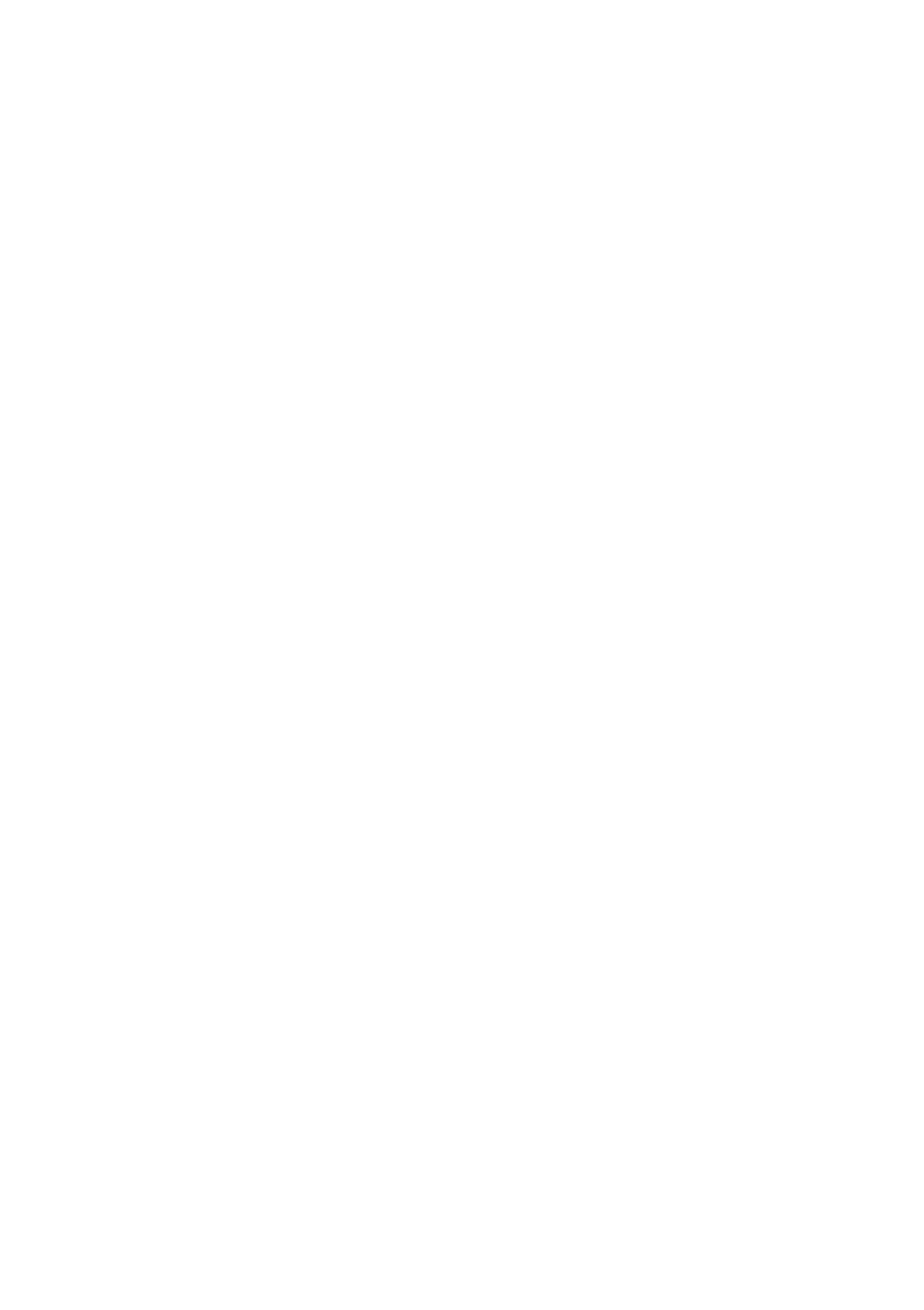Following your recent investigations and consultation with your spinal surgeon, a possible cause for your symptoms may have been found. Your X-rays and/or scans have revealed that you have a **lumbar spondylolysis**.

This is a stress fracture of the narrow bridge of bone between the facet joints (pars interarticularis) at the back of the spine, commonly called a **pars defect**. There may be a hereditary aspect to spondylolysis, for example an individual may be born with thin vertebral bone and therefore be vulnerable to this condition; **or** certain sports, such as gymnastics, weight lifting and football can put a great deal of stress on the bones through constantly over-stretching the spine. Either cause can result in a stress fracture on one or both sides of the vertebra (bone of the spine).

Many people are not aware of their stress fracture or experience any problems but symptoms can occasionally occur including lower back pain, pain in the thighs and buttocks, stiffness, muscle tightness and tenderness.



*intervertebral disc*

If the stress fracture weakens the bone so much that it is unable to maintain its proper position, the vertebra can start to shift out of place. This condition is called **spondylolisthesis**.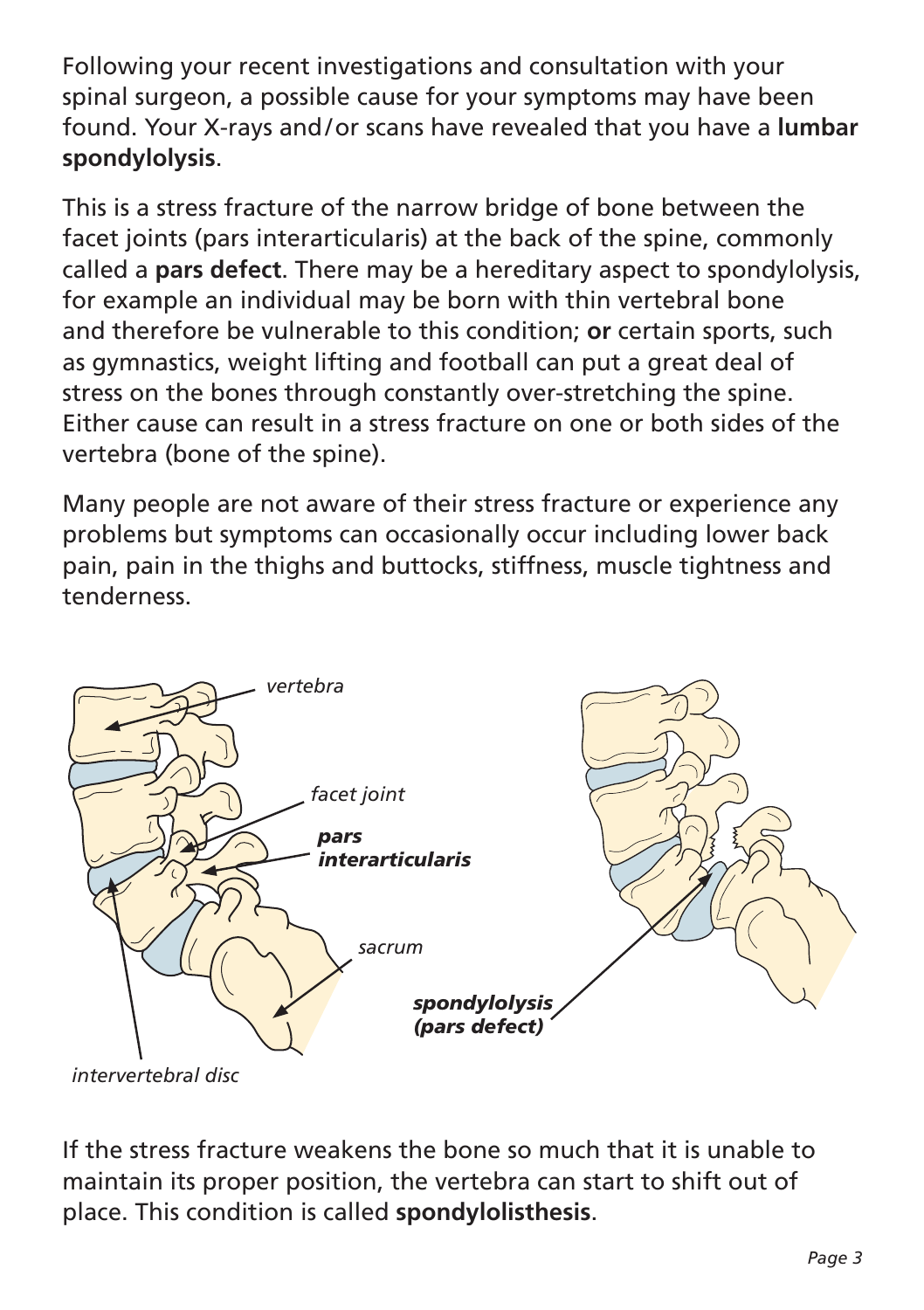There is a forward slippage of one lumbar vertebra on the vertebra below it. The degree of spondylolisthesis may vary from mild to severe but if too much slippage occurs, the nerve roots can be stretched where they branch out of the spinal canal. This can cause pain, numbness, increased sensitivity or even weakness of the muscles in the part of the leg where that particular spinal nerve supplies (a condition known as sciatica).



Treatment varies depending on the severity of the condition. Most patients only require treatment such as physiotherapy, medication and manipulative therapy, combined with some lifestyle changes, like avoiding contact sports, weight lifting and leaning too far backwards (hyperextension).

If the symptoms are severe and ongoing, and have not responded to treatment, the pars defect can be tested to diagnose whether it is the reason you are experiencing pain. The stress fracture (pars defect) is injected with local anaesthetic and a steroid. The local anaesthetic will reduce pain in the short term while the steroid injection reduces the inflammation in the surrounding area. This can reduce pain and other symptoms caused by inflammation such as nerve irritation. The pars injection, if followed by relief from pain, can then confirm the diagnosis that the stress fracture is the specific source of your pain. For some patients the pain relief can be long-lasting.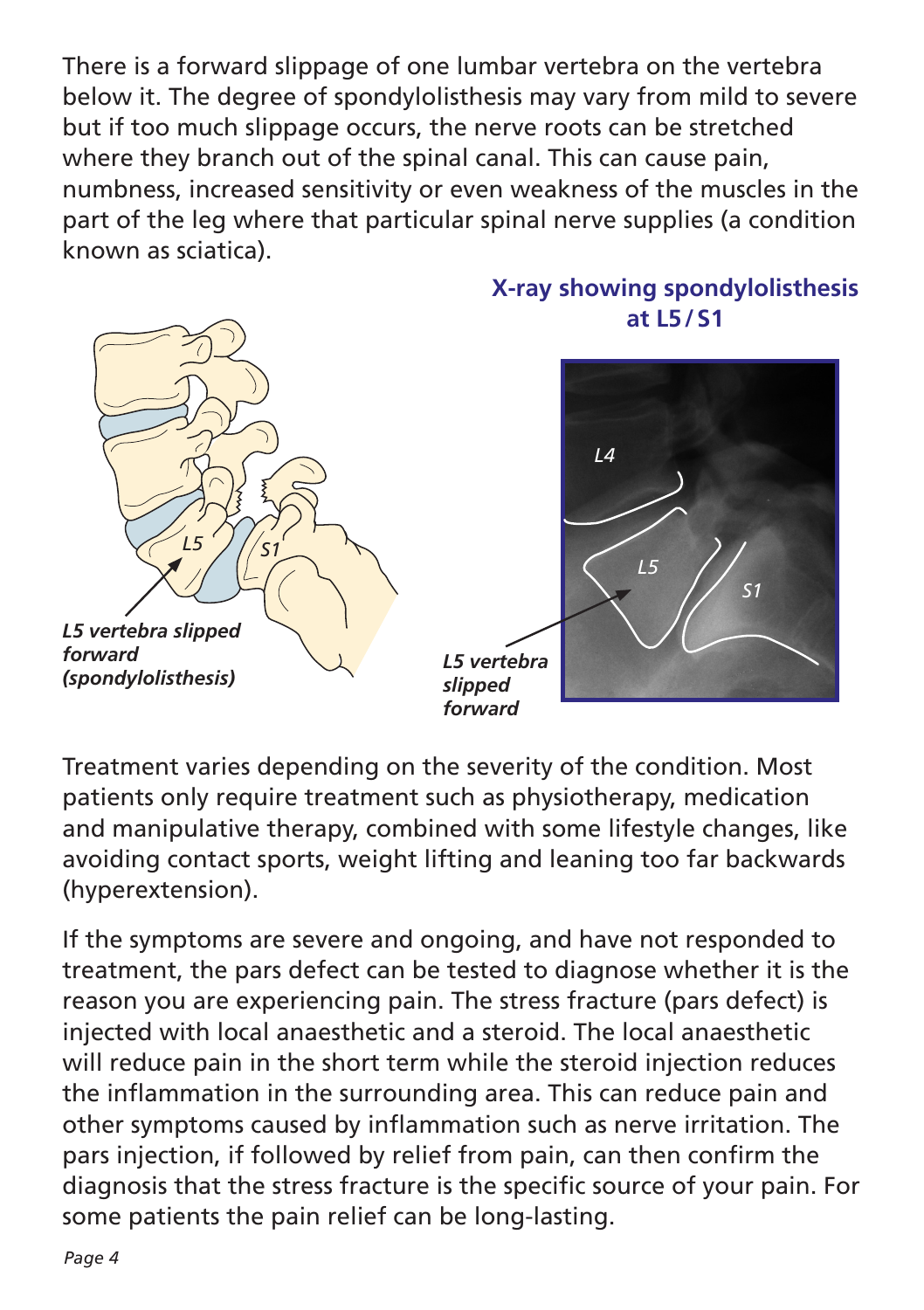## The procedure

The procedure is carried out under intravenous sedation so you will be asleep, lying on your stomach. The skin on your back will be cleaned with antiseptic solution. Live (video) X-ray is used to guide the needle directly into the pars defect before a small volume of corticosteroid and local anaesthetic is injected.

## Risks and complications

Fortunately, there are very few risks associated with pars injection. The most common side effect is discomfort, which is temporary. The other very uncommon risks involve infection, bleeding, or injury to the nerve or membrane surrounding the nerves (the dura).

#### What to expect in hospital

Immediately after the injection you will be taken to the recovery ward, where nurses will monitor your blood pressure and pulse. Oxygen may be given to you via a face mask to help you wake up after the sedation. Once you are back on the ward, if you have any discomfort, the nursing staff will give you appropriate medication to control this. When you are fully awake you will be allowed to get out of bed.

#### Going home

You will normally be able to go home a few hours after your injection, when you and your physiotherapist are happy with your mobility.

Please arrange for a friend or relative to collect you, as driving yourself or taking public transport is not advised for 48 hours after the sedation. A responsible adult should remain with you overnight. If you will need hospital transport, please arrange this through your GP before you come into hospital for your injection.

# **Work**

You will need to be off work for at least 48 hours or sometimes longer if your discomfort persists. The hospital can give you a sick certificate or you can ask your GP.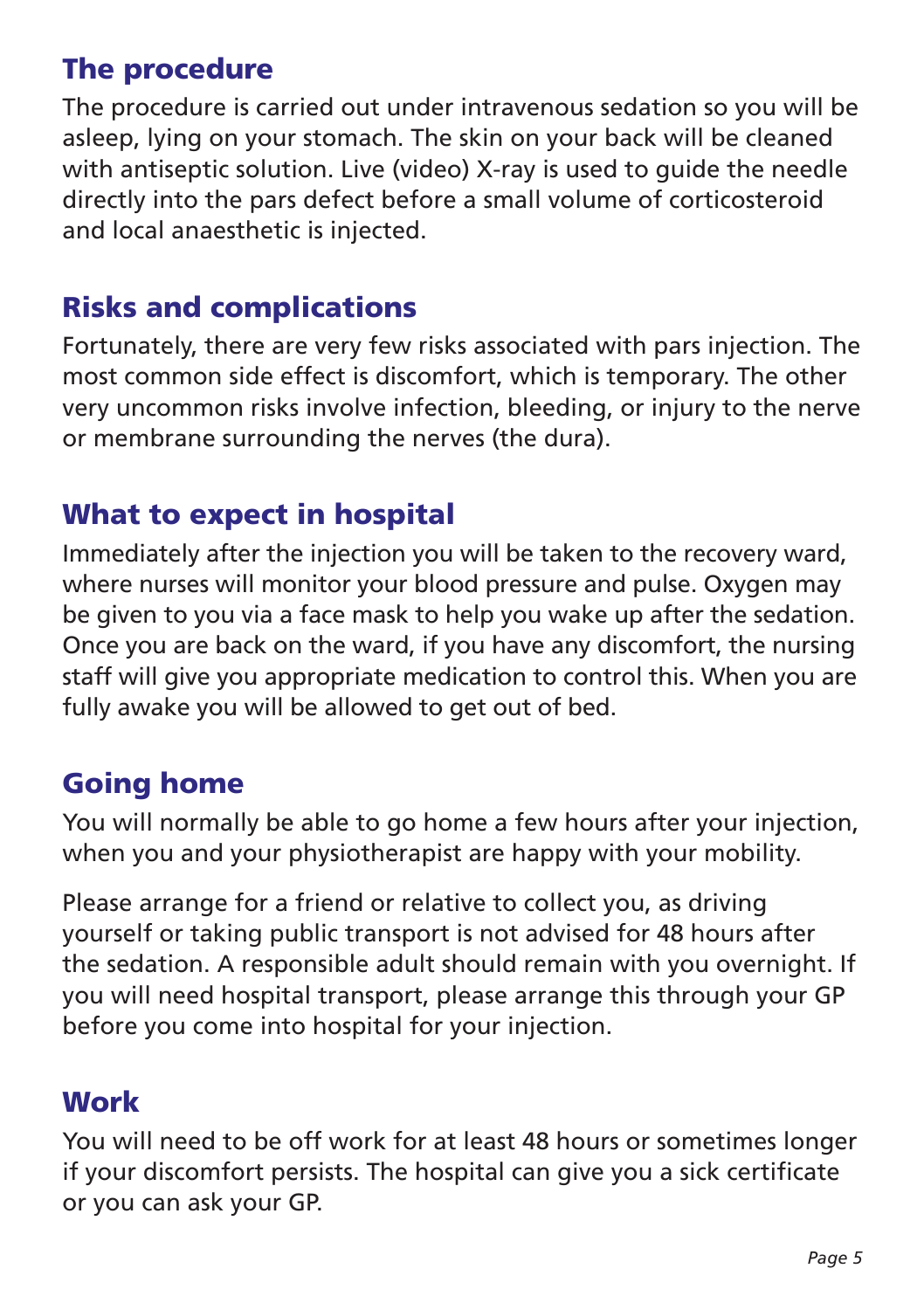#### Follow-up

You will be sent a clinic appointment for 8–12 weeks after your procedure. If you have any queries before this appointment please contact the nurse specialist for your consultant's team.

**If you have any questions about the information in this booklet, please discuss them with the ward nurses or a member of your consultant's team.**